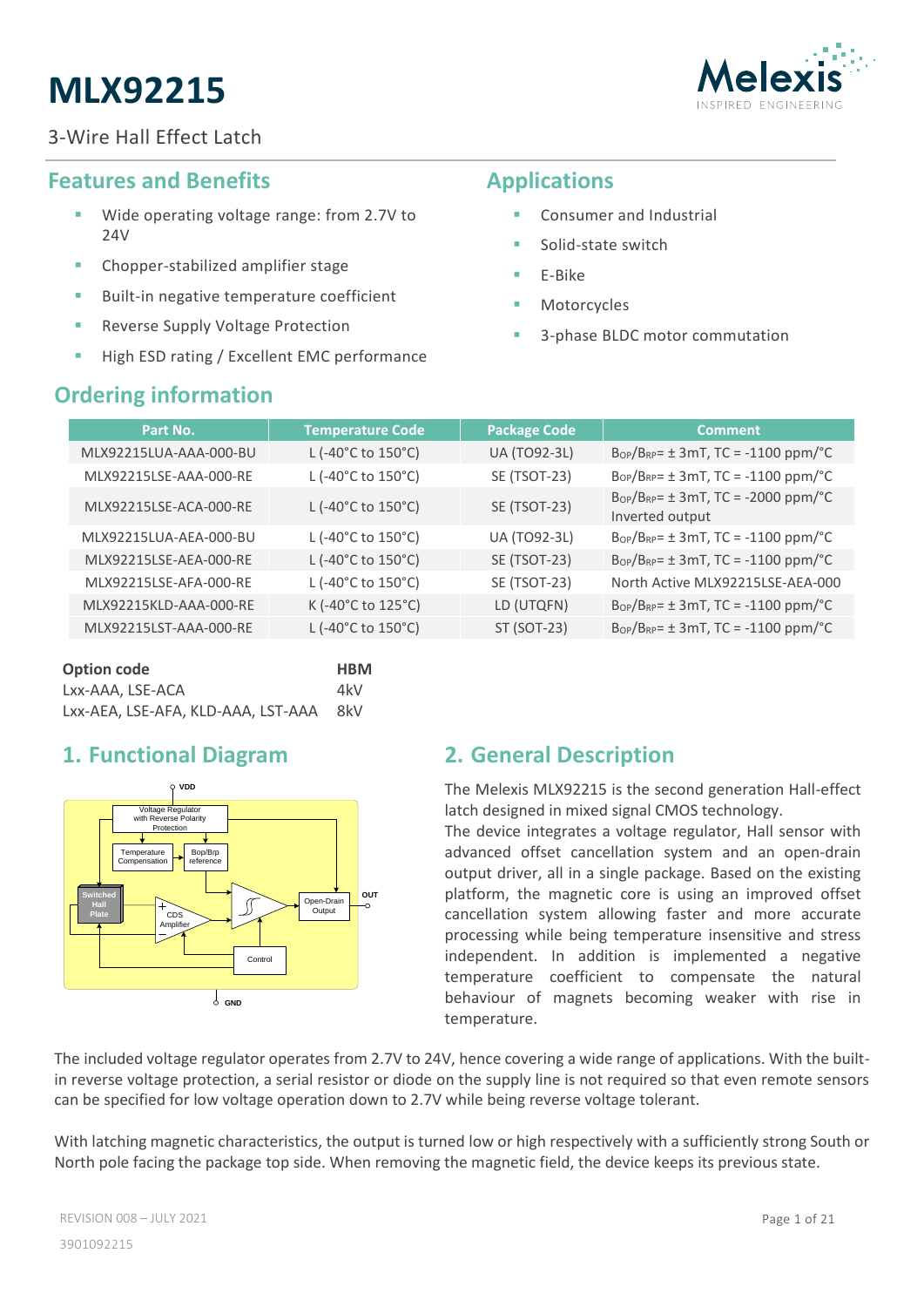

# **Contents**

| 9. Standard information regarding manufacturability of Melexis products with different soldering |
|--------------------------------------------------------------------------------------------------|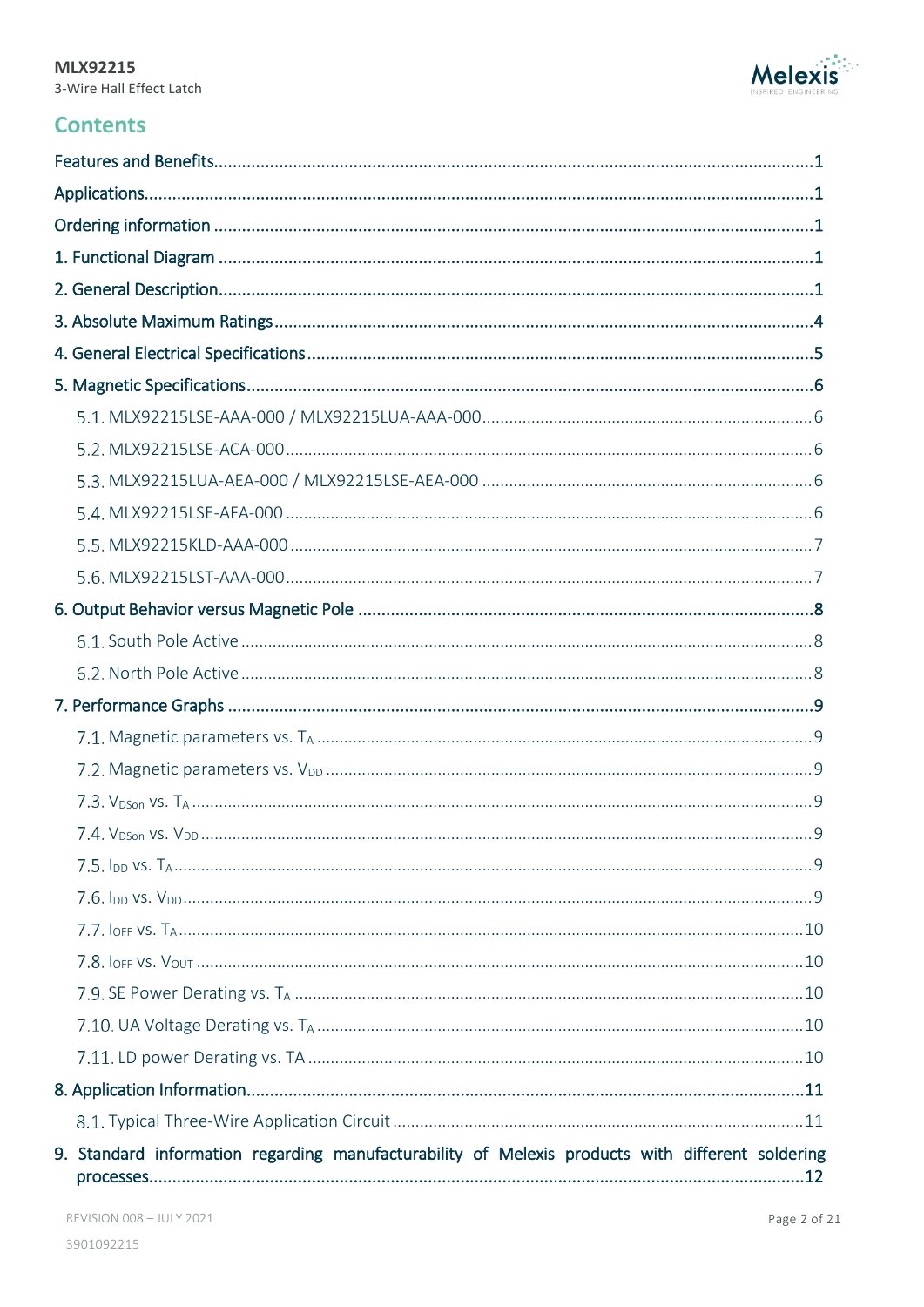

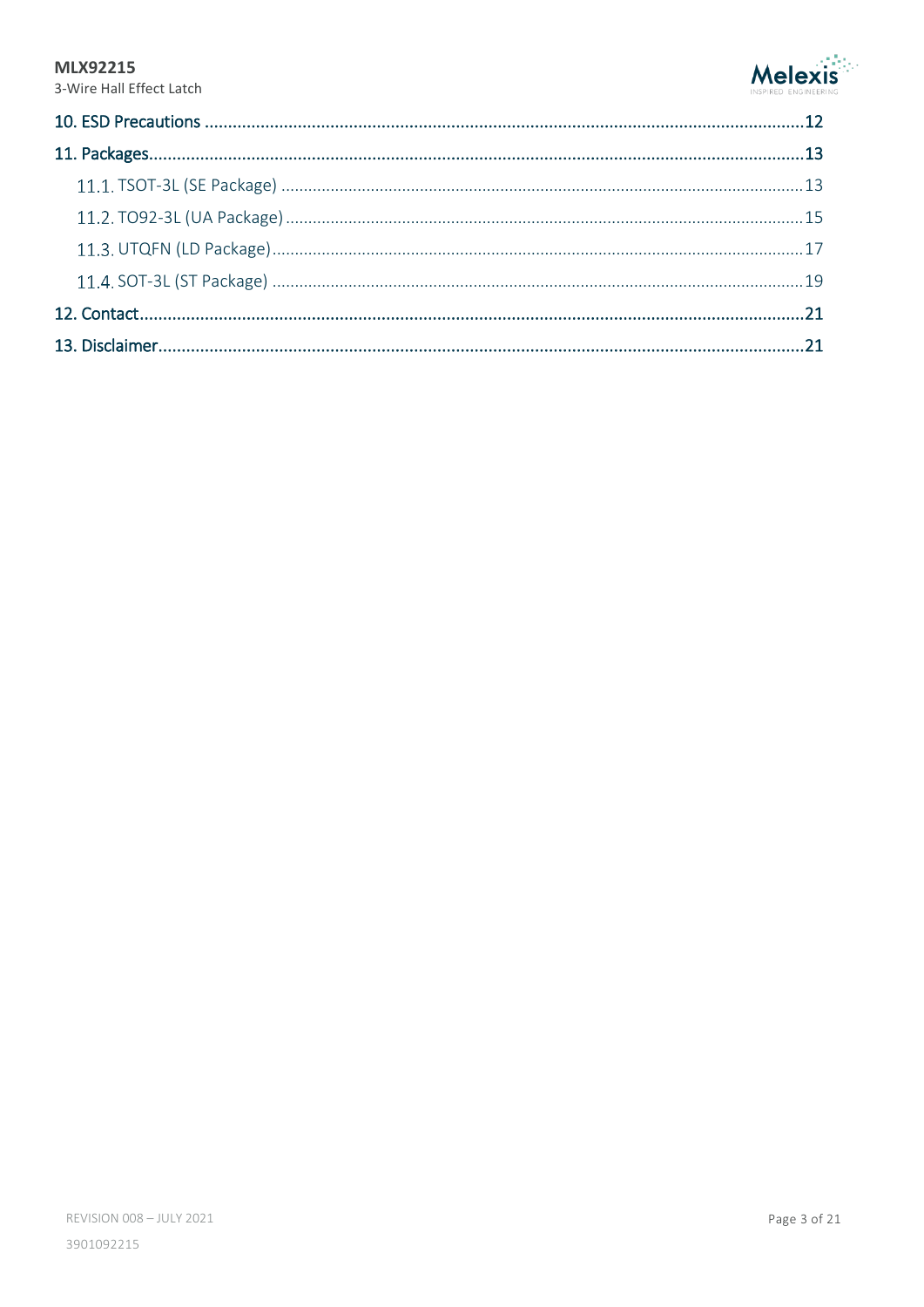3-Wire Hall Effect Latch

# <span id="page-3-0"></span>**3. Absolute Maximum Ratings**

<span id="page-3-4"></span><span id="page-3-3"></span><span id="page-3-2"></span><span id="page-3-1"></span>

| <b>Parameter</b>                                     | <b>Symbol</b>          | <b>Value</b>    | <b>Units</b>   |
|------------------------------------------------------|------------------------|-----------------|----------------|
| Supply Voltage (1, 2)                                | <b>V<sub>DD</sub></b>  | $+27$           | $\vee$         |
| Supply Voltage (Load dump) (1, 3)                    | <b>V</b> <sub>DD</sub> | $+32$           | V              |
| Supply Current (1, 2, 4)                             | $I_{DD}$               | $+20$           | m <sub>A</sub> |
| Supply Current <sup>(1, 3, 4)</sup>                  | I <sub>DD</sub>        | $+50$           | mA             |
| Reverse Supply Voltage (1, 2)                        | VDDREV                 | $-24$           | $\vee$         |
| Reverse Supply Voltage (Load dump) <sup>(1, 3)</sup> | <b>VDDREV</b>          | $-30$           | V              |
| Reverse Supply Current <sup>(1, 2, 5)</sup>          | <b>IDDREV</b>          | $-20$           | mA             |
| Reverse Supply Current (1, 3, 5)                     | IDDREV                 | $-50$           | mA             |
| Output Voltage <sup>(1,2)</sup>                      | VOUT                   | $+27$           | $\vee$         |
| Output Current <sup>(1, 2, 5)</sup>                  | <b>lout</b>            | $+20$           | mA             |
| Output Current <sup>(1, 3, 6)</sup>                  | <b>l</b> out           | $+75$           | mA             |
| Reverse Output Voltage <sup>(1)</sup>                | VOUTREV                | $-0.5$          | V              |
| Reverse Output Current <sup>(1,2)</sup>              | <b>IOUTREV</b>         | $-50$           | mA             |
| <b>Operating Temperature Range</b>                   | TA                     | $-40$ to $+150$ | $\circ$ C      |
| <b>Storage Temperature Range</b>                     | T <sub>S</sub>         | $-55$ to $+165$ | $\circ$ C      |
| Maximum Junction Temperature <sup>(7)</sup>          | Tı                     | $+165$          | $^{\circ}$ C   |
| ESD Sensitivity - HBM (8) (9)                        |                        | 4000            | $\vee$         |
| ESD Sensitivity - HBM (8) (10)                       |                        | 8000            | $\vee$         |
| ESD Sensitivity - MM $(11)$                          |                        | 500             | $\vee$         |
| ESD Sensitivity - CDM $(12)$                         |                        | 1000            | V              |
| <b>Magnetic Flux Density</b>                         | B                      | Unlimited       | mT             |

Exceeding the absolute maximum ratings may cause permanent damage. Exposure to absolute-maximum-rated conditions for extended periods may affect device reliability.



*<sup>1</sup> The maximum junction temperature should not be exceeded*

*<sup>2</sup> For maximum 1 hour*

*<sup>3</sup> For maximum 0.5 s*

*<sup>4</sup> Including current through protection device*

*<sup>5</sup> Through protection device*

*<sup>6</sup> For VOUT ≤ 27V*

*<sup>7</sup> For 1000 hours*

*<sup>8</sup> Human Model according AEC-Q100-002 standard*

*<sup>9</sup> Valid for version Lxx-AAA and LSE-ACA*

*<sup>10</sup> Valid for version Lxx-AEA, LSE-AFA, KLD-AAA, LST-AAA*

*<sup>11</sup> Machine Model according AEC-Q100-003 standard*

*<sup>12</sup> Charged Device Model according AEC-Q100-011 standard*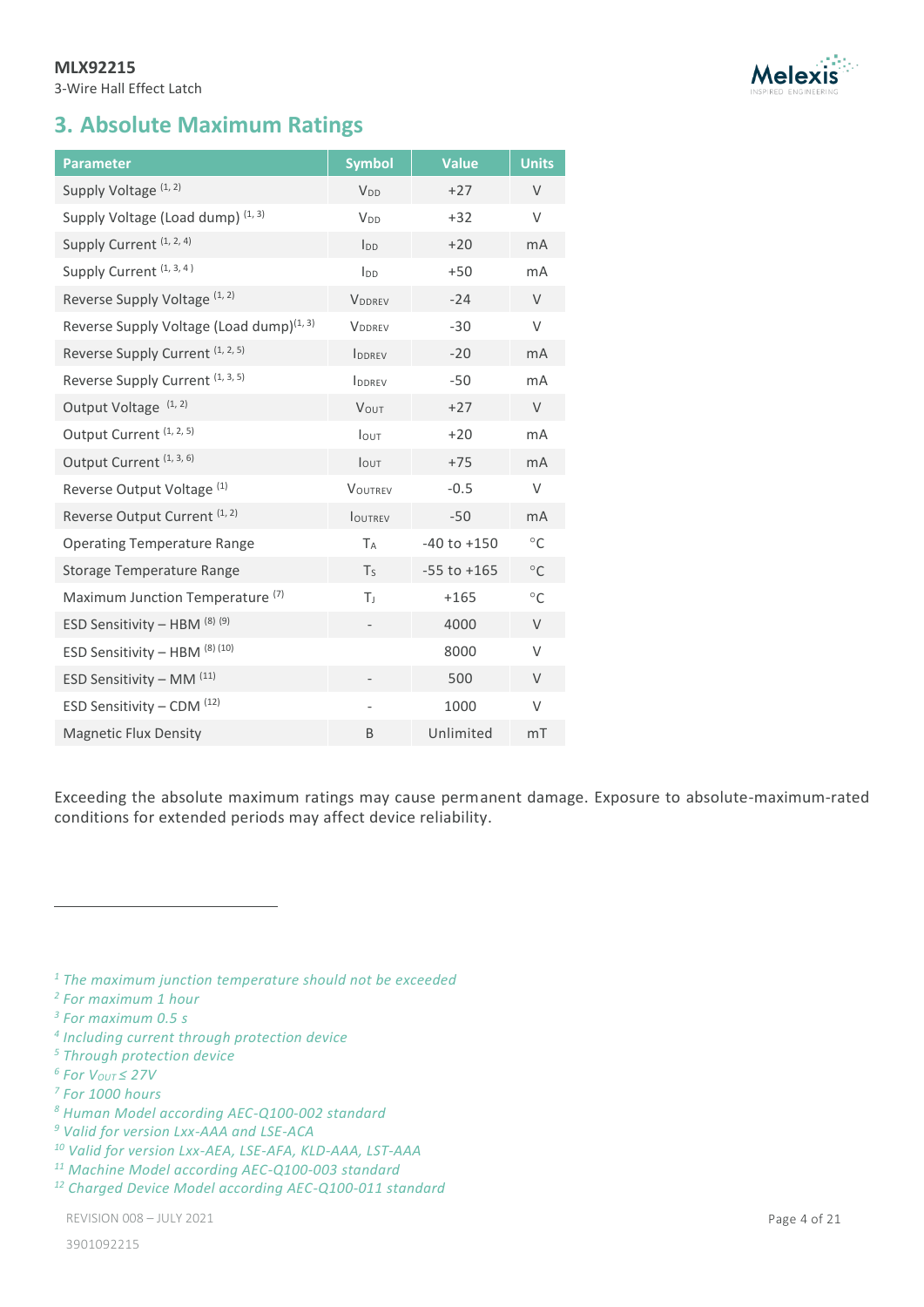

# <span id="page-4-0"></span>**4. General Electrical Specifications**

### DC Operating Parameters TA = -40°C to 150°C, V<sub>DD</sub> = 2.7V to 24V (unless otherwise specified)

| <b>Parameter</b>                                    | <b>Symbol</b>          | <b>Test Conditions</b>                                                                                                          | Min | $Typ^{(1)}$ | <b>Max</b>   | <b>Units</b> |
|-----------------------------------------------------|------------------------|---------------------------------------------------------------------------------------------------------------------------------|-----|-------------|--------------|--------------|
| <b>Supply Voltage</b>                               | <b>V</b> <sub>DD</sub> | Operating                                                                                                                       | 2.7 |             | 24           | V            |
| <b>Supply Current</b>                               | <b>I</b> <sub>DD</sub> |                                                                                                                                 | 1.5 | 3.0         | 4.5          | mA           |
| Reverse Supply Current                              | <b>IDDREV</b>          | $V_{DD} = -18V$                                                                                                                 |     |             | $\mathbf{1}$ | mA           |
| Output Leakage Current                              | <b>l</b> OFF           | $V_{OUT} = 12V$ , $V_{DD} = 12V$ , $B < Brp$                                                                                    |     | 0.1         | $10\,$       | μA           |
| <b>Output Saturation Voltage</b>                    | V <sub>DSon</sub>      | $B > B_{OP}$ , $V_{DD} = 3.8$ to 18V, $I_{OUT} = 20mA$                                                                          |     | 0.2         | 0.5          | V            |
| Output Rise Time (2)<br>(R <sub>PU</sub> dependent) | t <sub>R</sub>         | $V_{DD} = 12V$ , $V_{PU}^{(3)} = 5V$ , $R_{PU} = 1k\Omega$<br>$C_{LOAD} = 50pF$ to GND                                          | 0.1 | 0.3         | $\mathbf 1$  | μs           |
| Output Fall Time (2)<br>(On-chip controlled)        | tF                     | $V_{DD} = 12V$ , $V_{PU} = 5V$ , $R_{PU} = 1k\Omega$<br>$CLOAD$ = 50pF to GND                                                   | 0.1 | 0.3         | $\mathbf{1}$ | μs           |
| <b>Chopping Frequency</b>                           | f <sub>CHOP</sub>      |                                                                                                                                 |     | 340         |              | kHz          |
| Output Refresh Period <sup>(2)</sup>                | t <sub>PER</sub>       |                                                                                                                                 |     | 6           |              | μs           |
| Delay time (2,4)                                    | t <sub>D</sub>         | Average over 1000 successive switching<br>events @10kHz, square wave with B≥30mT,<br>t <sub>RISE</sub> =t <sub>FALL</sub> ≤20µs |     | 6           |              | μs           |
| Output Jitter (p-p) (2, 5)                          | <b>t</b> JITTER        | Over 1000 successive switching events<br>@1kHz, square wave with B≥30mT,<br>$t_{RISE} = t_{FALL} \leq 100 \mu s$                |     | ±3          |              | $\mu$ s      |
| Maximum Switching Frequency<br>(2,6)                | fsw                    | B≥30mT and square wave magnetic field                                                                                           | 30  | 50          |              | kHz          |
| Power-On Time (7,8)                                 | ton                    | $V_{DD}$ = 5V, $dV_{DD}/dt > 2V/us$                                                                                             |     | 16          | 35           | μs           |
| SE Package Thermal Resistance                       | R <sub>TH</sub>        | Single layer (1S) Jedec board                                                                                                   |     | 300         |              | °C/W         |
| UA Package Thermal Resistance                       | R <sub>TH</sub>        | Single layer (1S) Jedec board                                                                                                   |     | 200         |              | °C/W         |
| LD Package Thermal Resistance                       | R <sub>TH</sub>        | Single layer (1S) Jedec board                                                                                                   |     | 250         |              | °C/W         |

<sup>1</sup> *Typical values are defined at*  $T_A$  =  $+25^{\circ}$ C and  $V_{DD}$  = 12V

*<sup>2</sup> Guaranteed by design and verified by characterization, not production tested*

*<sup>3</sup> RPU and VPU are respectively the external pull-up resistor and pull-up power supply*

*<sup>4</sup> The Delay Time is the time from magnetic threshold reached to the start of the output switching*

*<sup>5</sup> Output jitter is the unpredictable deviation of the Delay time*

*<sup>6</sup> Maximum switching frequency corresponds to the maximum frequency of the applied magnetic field which is detected without loss of pulses*

<sup>7</sup> The Power-On Time represents the time from reaching V<sub>DD</sub> = V<sub>POR</sub> to the first refresh of the output (first valid output state) *<sup>8</sup> Power-On Slew Rate (is not critical for the proper device start-up)*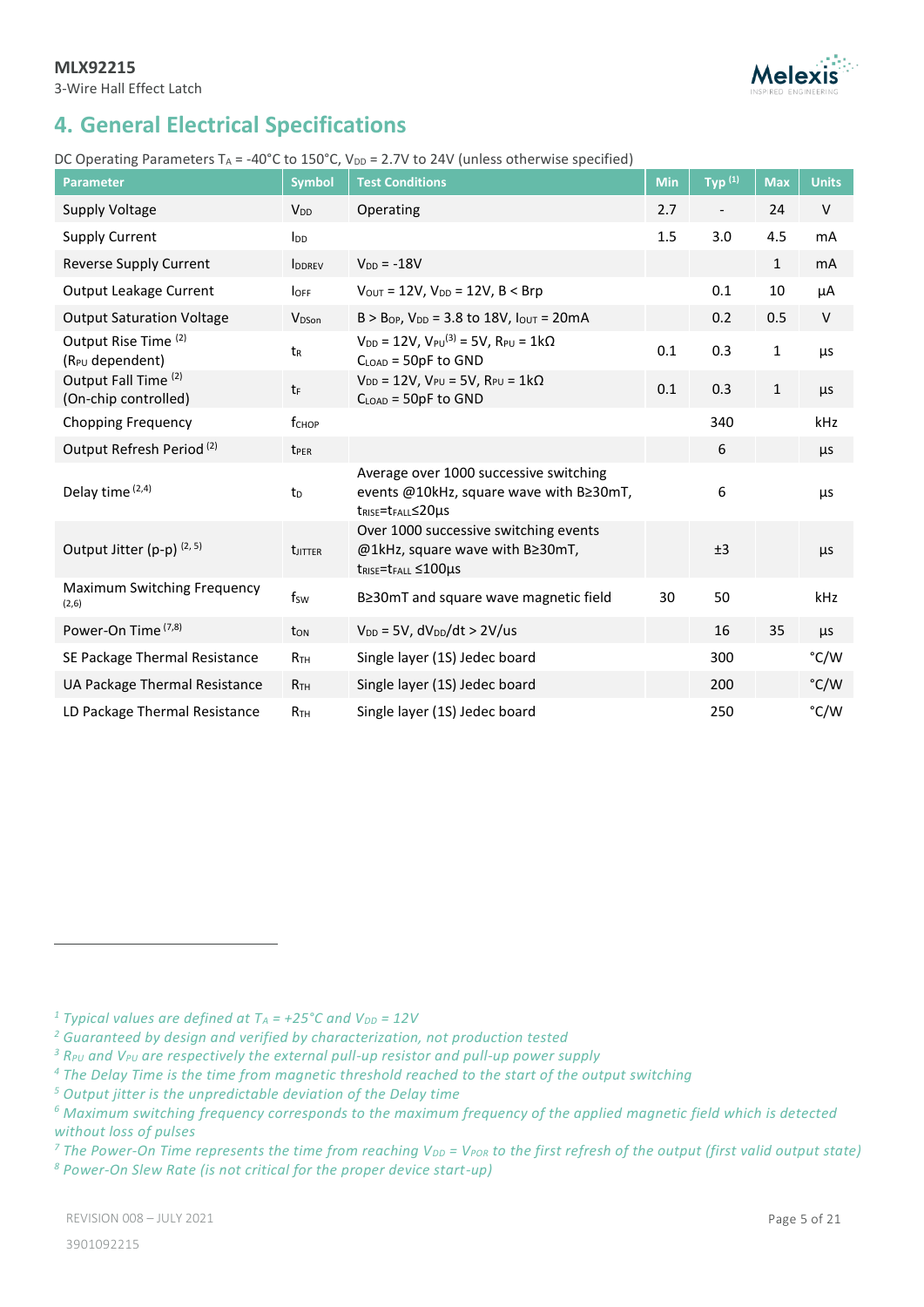

# <span id="page-5-0"></span>**5. Magnetic Specifications**

# <span id="page-5-1"></span>MLX92215LSE-AAA-000 / MLX92215LUA-AAA-000

DC Operating Parameters  $V_{DD}$  = 3.8 to 24V, TA = -40°C to 150°C

| <b>Test Condition</b> |     | <b>Operating Point</b><br>B <sub>op</sub> (mT) |     |     | <b>Release Point</b><br>$B_{RP}(mT)$ |        | <b>TC</b><br>(ppm/°C) | <b>Active Pole</b> |
|-----------------------|-----|------------------------------------------------|-----|-----|--------------------------------------|--------|-----------------------|--------------------|
|                       | Min | Typ <sup>(1)</sup>                             | Max | Min | Typ <sup>(1)</sup>                   | Max    | Typ <sup>(1)</sup>    |                    |
| $T_1 = -40^{\circ}C$  |     | 3.2                                            | 5   | -5  | $-3.2$                               | $-1$   |                       |                    |
| $T_1 = 25^{\circ}C$   |     | 3                                              | 5   | -5  | $-3.0$                               | $-1$   | $-1100$               | South Pole         |
| $T_1 = 150^{\circ}C$  | 0.5 | 2.6                                            |     | -5  | $-2.6$                               | $-0.5$ |                       |                    |

# <span id="page-5-2"></span>5.2. MLX92215LSE-ACA-000

DC Operating Parameters  $V_{DD}$  = 3.8 to 24V, TA = -40°C to 150°C

| <b>Test Condition</b> |     | <b>Operating Point</b><br>$B_{OP}(mT)$ |     |        | <b>Release Point</b><br>$B_{RP}(mT)$ |        | TC.<br>(ppm/°C)    | <b>Active Pole</b> |
|-----------------------|-----|----------------------------------------|-----|--------|--------------------------------------|--------|--------------------|--------------------|
|                       | Min | $TVD^{(1)}$                            | Max | Min    | TVD <sup>(1)</sup>                   | Max    | Typ <sup>(1)</sup> |                    |
| $T_1 = -40^{\circ}C$  | 1.2 | 3.2                                    | 5.5 | $-5.5$ | $-3.2$                               | $-1.2$ |                    |                    |
| $T_1 = 25^{\circ}C$   | 1.0 | 2.8                                    | 4.7 | $-4.7$ | $-2.8$                               | $-1.0$ | $-2000$            | North Pole         |
| $T_1 = 150^{\circ}C$  | 0.5 | 2.1                                    | 4.2 | $-4.2$ | $-2.1$                               | $-0.5$ |                    |                    |

# <span id="page-5-3"></span>MLX92215LUA-AEA-000 / MLX92215LSE-AEA-000

DC Operating Parameters  $V_{DD}$  = 3.8 to 24V, T<sub>A</sub> = -40°C to 150°C

| <b>Test Condition</b> |            | <b>Operating Point</b><br>$B_{OP}(mT)$ |     | <b>Release Point</b><br>$B_{RP}(mT)$ |                    |        | TC.<br>(ppm/°C)    | <b>Active Pole</b> |
|-----------------------|------------|----------------------------------------|-----|--------------------------------------|--------------------|--------|--------------------|--------------------|
|                       | <b>Min</b> | Typ <sup>(1)</sup>                     | Max | Min                                  | Typ <sup>(1)</sup> | Max    | Typ <sup>(1)</sup> |                    |
| $T_1 = -40^{\circ}C$  |            | 3.2                                    | 5   | -5                                   | $-3.2$             | $-1$   |                    |                    |
| $T_1 = 25^{\circ}C$   |            | 3                                      | 5   | -5                                   | $-3.0$             | $-1$   | $-1100$            | South Pole         |
| $T_1 = 150^{\circ}C$  | 0.5        | 2.6                                    | 5   | -5                                   | $-2.6$             | $-0.5$ |                    |                    |

# <span id="page-5-4"></span>5.4. MLX92215LSE-AFA-000

DC Operating Parameters  $V_{DD}$  = 3.8 to 24V, T<sub>A</sub> = -40°C to 150°C

| <b>Test Condition</b> |     | <b>Operating Point</b><br>$B_{OP}(mT)$ |     | <b>Release Point</b><br>$B_{RP}(mT)$ |                    |            | TC.<br>(ppm/°C)    | <b>Active Pole</b> |
|-----------------------|-----|----------------------------------------|-----|--------------------------------------|--------------------|------------|--------------------|--------------------|
|                       | Min | Typ <sup>(1)</sup>                     | Max | Min                                  | Typ <sup>(1)</sup> | <b>Max</b> | Typ <sup>(1)</sup> |                    |
| $T_1 = -40^{\circ}C$  |     | 3.2                                    | 5   | -5                                   | $-3.2$             | $-1$       |                    |                    |
| $T_J = 25^{\circ}C$   |     | 3                                      | 5   | -5                                   | $-3.0$             | $-1$       | $-1100$            | North Pole         |
| $T_1 = 150^{\circ}C$  | 0.5 | 2.6                                    | 5   | -5                                   | $-2.6$             | $-0.5$     |                    |                    |

<sup>1</sup> *Typical values are defined at*  $T_A$  =  $+25^{\circ}$ C and  $V_{DD}$  = 12V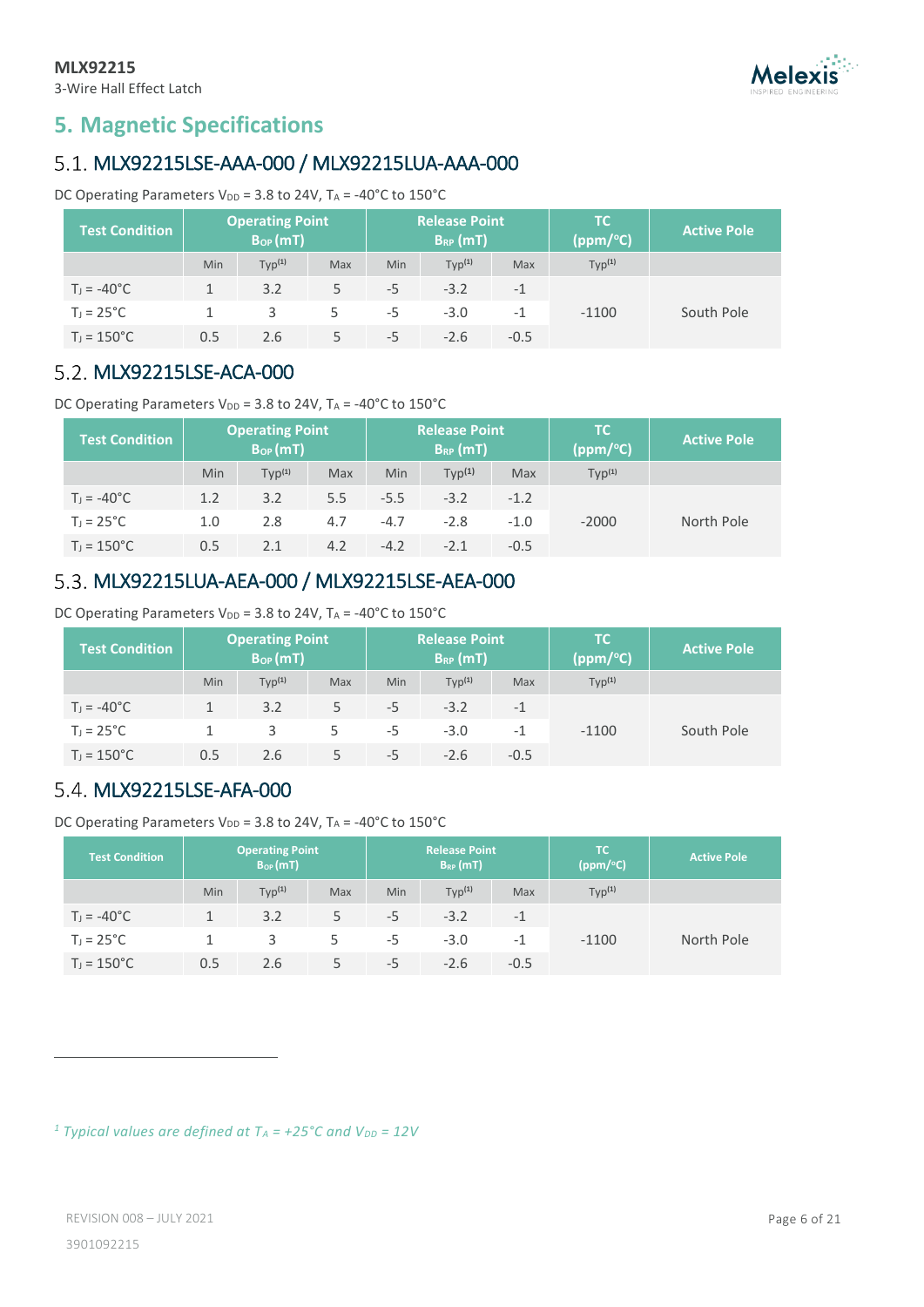3-Wire Hall Effect Latch

# **Melexis**

# <span id="page-6-0"></span>5.5. MLX92215KLD-AAA-000

DC Operating Parameters V<sub>DD</sub> = 3.8 to 24V,  $T_A$  = -40°C to 125°C

| <b>Test Condition</b> |     | <b>Operating Point</b><br>$B_{OP}(mT)$ |     |     | <b>Release Point</b><br>$B_{RP}(mT)$ |        | TC.<br>(ppm/°C)    | <b>Active Pole</b> |
|-----------------------|-----|----------------------------------------|-----|-----|--------------------------------------|--------|--------------------|--------------------|
|                       | Min | Typ <sup>(1)</sup>                     | Max | Min | Typ <sup>(1)</sup>                   | Max    | Typ <sup>(1)</sup> |                    |
| $T_1 = -40^{\circ}C$  |     | 3.2                                    | 5   | -5  | $-3.2$                               | $-1$   |                    |                    |
| $T_1 = 25^{\circ}C$   |     | 3                                      | 5   | -5  | $-3.0$                               | $-1$   | $-1100$            | South Pole         |
| $T_1 = 125^{\circ}C$  | 0.5 | 2.6                                    | 5   | -5  | $-2.6$                               | $-0.5$ |                    |                    |

# <span id="page-6-1"></span>5.6. MLX92215LST-AAA-000

DC Operating Parameters  $V_{DD}$  = 3.8 to 24V, TA = -40°C to 150°C

| <b>Test Condition</b> |     | <b>Operating Point</b><br>$B_{OP}(mT)$ |     |      | <b>Release Point</b><br>$B_{RP}$ (mT) |            | TC.<br>(ppm/°C)    | <b>Active Pole</b> |
|-----------------------|-----|----------------------------------------|-----|------|---------------------------------------|------------|--------------------|--------------------|
|                       | Min | Typ <sup>(1)</sup>                     | Max | Min  | Typ <sup>(1)</sup>                    | <b>Max</b> | Typ <sup>(1)</sup> |                    |
| $T_1 = -40^{\circ}C$  |     | 3.2                                    | 5   | -5   | $-3.2$                                | $-1$       |                    |                    |
| $T_1 = 25^{\circ}C$   |     | 3                                      | 5   | -5   | $-3.0$                                | $-1$       | $-1100$            | South Pole         |
| $T_1 = 150^{\circ}C$  | 0.5 | 2.6                                    |     | $-5$ | $-2.6$                                | $-0.5$     |                    |                    |

Note:  $TC = \frac{B_{T_2} - B_{T_1}}{B_{T_2} - \frac{1}{2} \sqrt{T}}$  $rac{B_{T_2}-B_{T_1}}{B_{25°C} \times (T_2-T_1)} \times 10^6$ ,  $\left[\frac{ppm}{°C}\right]$  $\left[\frac{pm}{\infty}\right]$ ;  $T_1 = -40^{\circ}$ C;  $T_2 = 150^{\circ}$ C

*<sup>1</sup> Typical values are defined at T<sup>A</sup> = +25°C and VDD = 12V*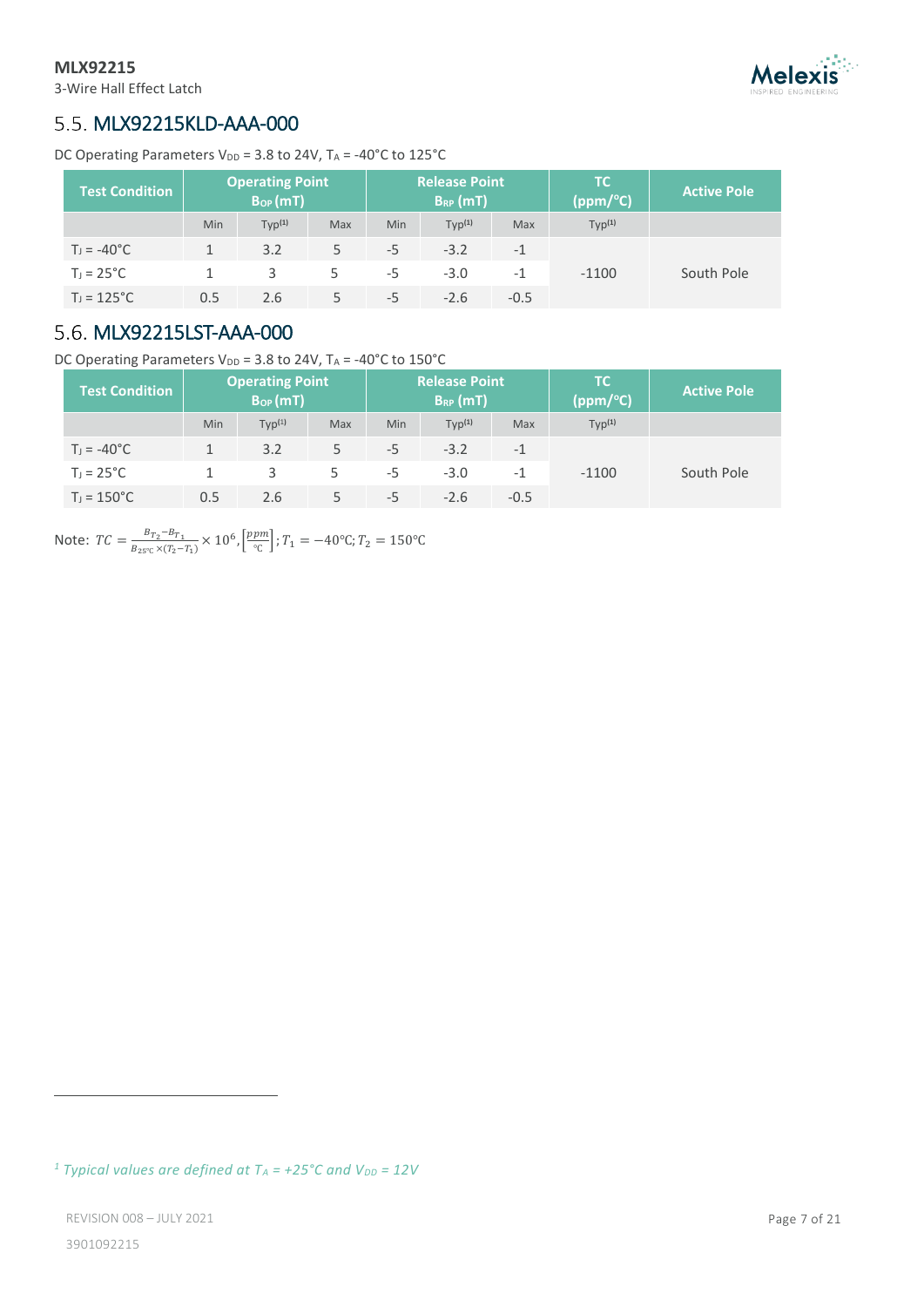

# <span id="page-7-0"></span>**6. Output Behavior versus Magnetic Pole**

Output behaviour versus magnetic pole (1)

# <span id="page-7-1"></span>6.1. South Pole Active

DC Operating Parameters TA = -40 $^{\circ}$ C to 150 $^{\circ}$ C, V<sub>DD</sub> = 2.7V to 24V

| <b>Parameter</b> | <b>Test Conditions</b> | <b>OUT</b>                     |
|------------------|------------------------|--------------------------------|
| South pole       | B > B <sub>OP</sub>    | Low $(V_{DSon})$               |
| North pole       | $B < B_{RP}$           | High $(V_{PU})$ <sup>(2)</sup> |



# <span id="page-7-2"></span>6.2. North Pole Active

DC Operating Parameters TA = -40 $^{\circ}$ C to 150 $^{\circ}$ C, V<sub>DD</sub> = 2.7V to 24V

| <b>Parameter</b> | <b>Test Conditions</b> | <b>OUT</b>                     |
|------------------|------------------------|--------------------------------|
| South pole       | $B > B_{OP}$           | High $(V_{PU})$ <sup>(2)</sup> |
| North pole       | $B < B_{RP}$           | Low $(V_{DSon})$               |
|                  | S                      |                                |

*<sup>1</sup> Magnetic pole facing the branded/top side of the package <sup>2</sup> Default Output state during power-up*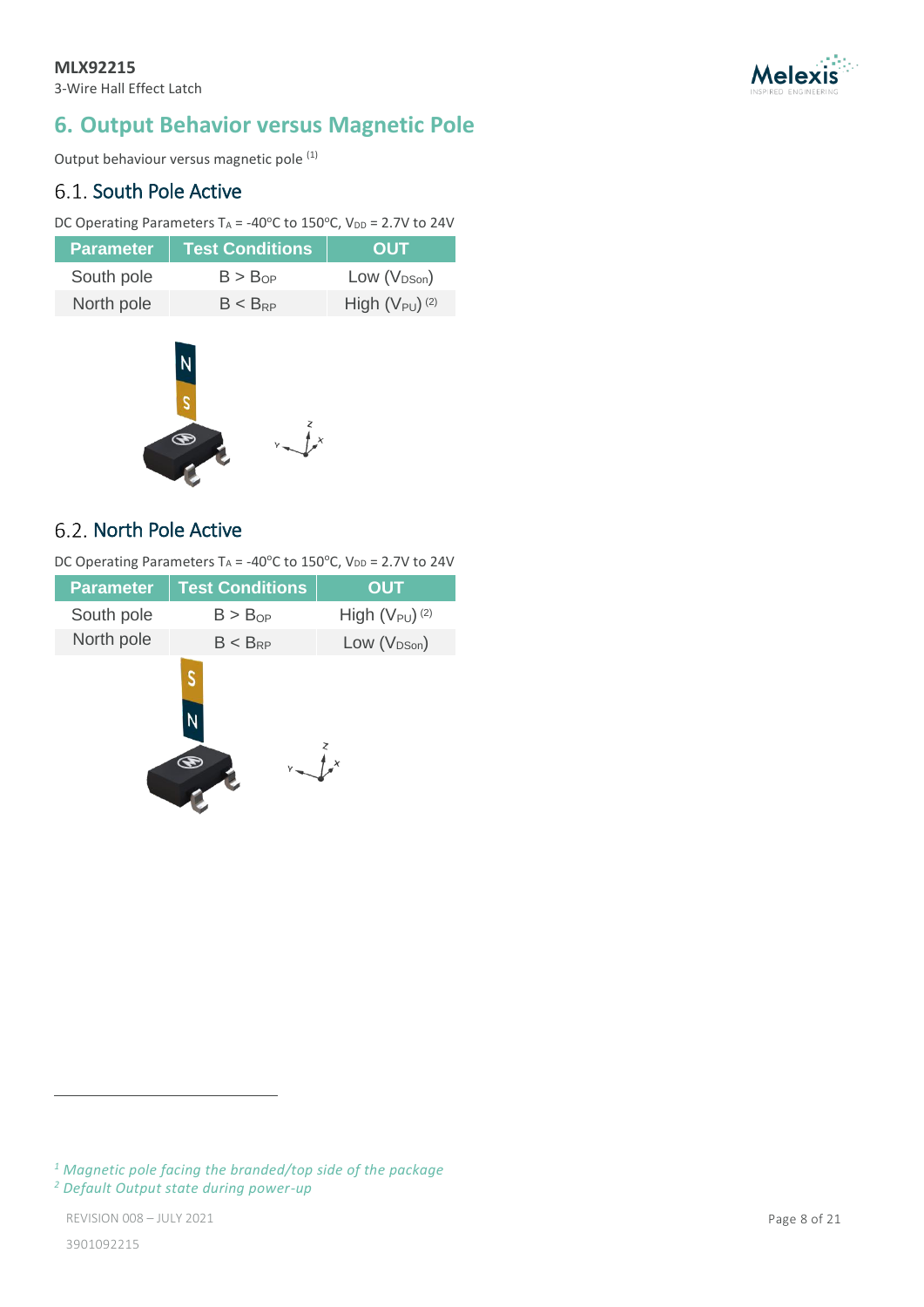

# <span id="page-8-0"></span>**7. Performance Graphs**

# <span id="page-8-1"></span>7.1. Magnetic parameters vs.  $T_A$  7.2. Magnetic parameters vs.  $V_{DD}$



<span id="page-8-2"></span>

# <span id="page-8-3"></span>7.3.  $V_{DSon}$  vs.  $T_A$   $7.4.$   $V_{DSon}$  vs.  $V_{DD}$





1.5 2.5 IDD (mA) 4.5 -40 -20 0 20 40 60 80 100 120 140 160 **Ta** (**C**)<br> **E** (**C**)<br> **E** (**C**)<br> **E** (**C**)<br> **E** (**C**)<br> **E** (**C**)<br> **E** (**C**)<br> **E** (**C**)<br> **E** (**C**) VDD=2.7V VDD=12V VDD=24V

<span id="page-8-4"></span>

<span id="page-8-5"></span>

<span id="page-8-6"></span>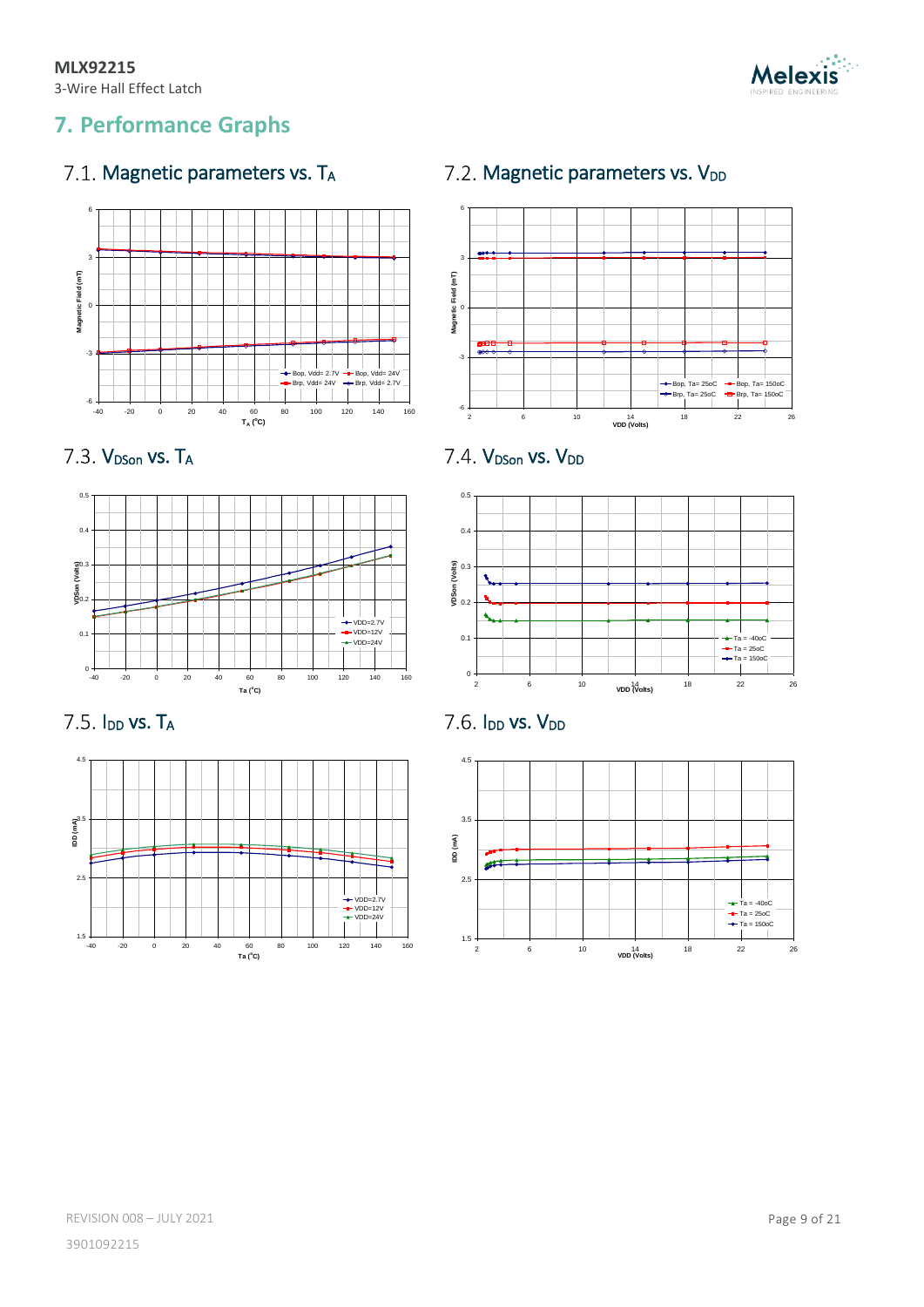**MLX92215** 3-Wire Hall Effect Latch



<span id="page-9-0"></span>







# <span id="page-9-4"></span>7.11. LD power Derating vs. TA



<span id="page-9-1"></span>

<span id="page-9-2"></span>7.9. SE Power Derating vs. T<sub>A</sub> 7.10. UA Voltage Derating vs. T<sub>A</sub>

<span id="page-9-3"></span>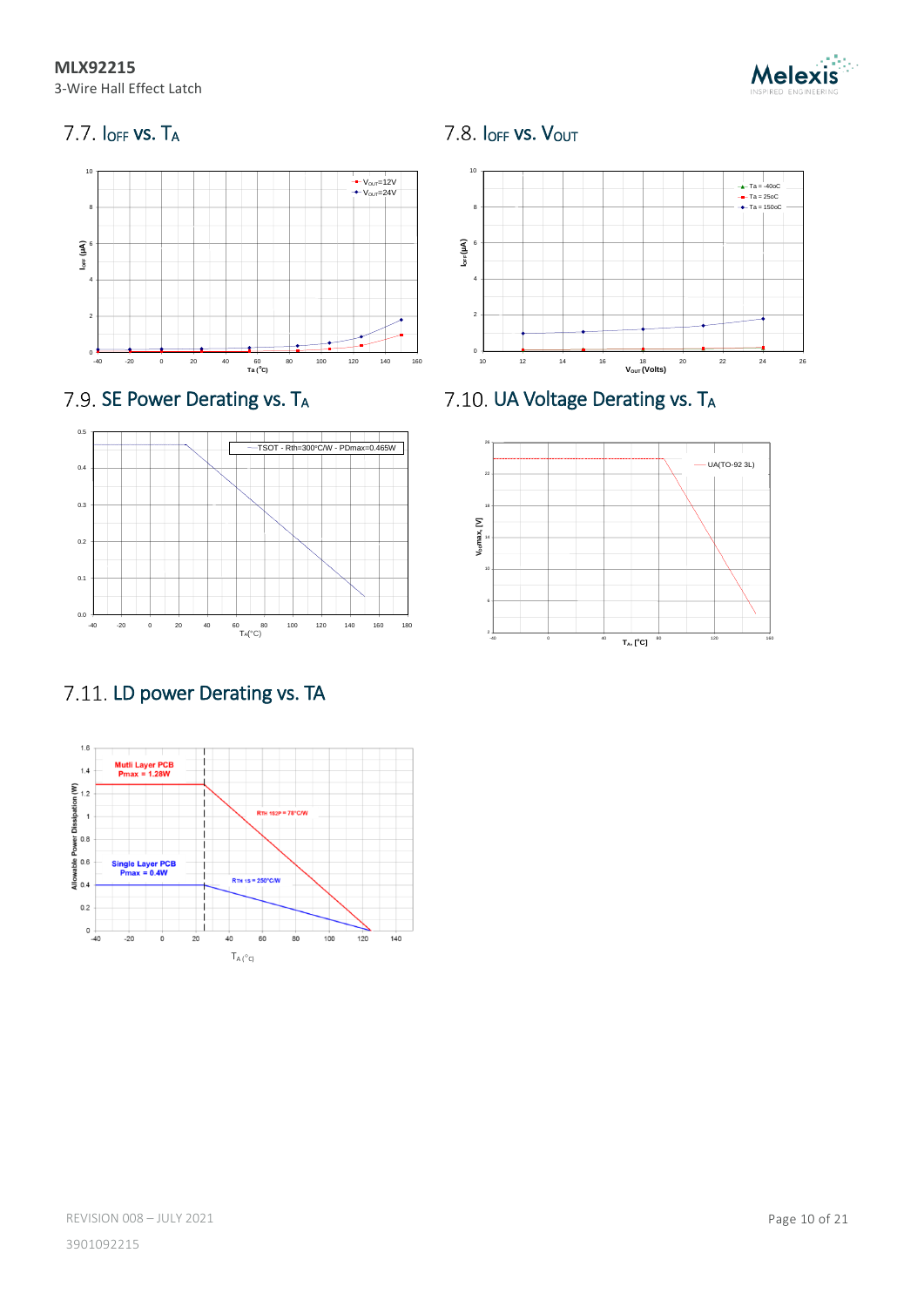

# <span id="page-10-0"></span>**8. Application Information**

# <span id="page-10-1"></span>8.1. Typical Three-Wire Application Circuit



Notes:

1. For proper operation, a 10nF to 100nF bypass capacitor should be placed as close as possible to the  $V_{DD}$  and ground pin. 2. The pull-up resistor  $R_{PU}$  value should be chosen in to limit the current through the output pin below the maximum allowed continuous current for the device.

3. A capacitor connected to the output is not obligatory, because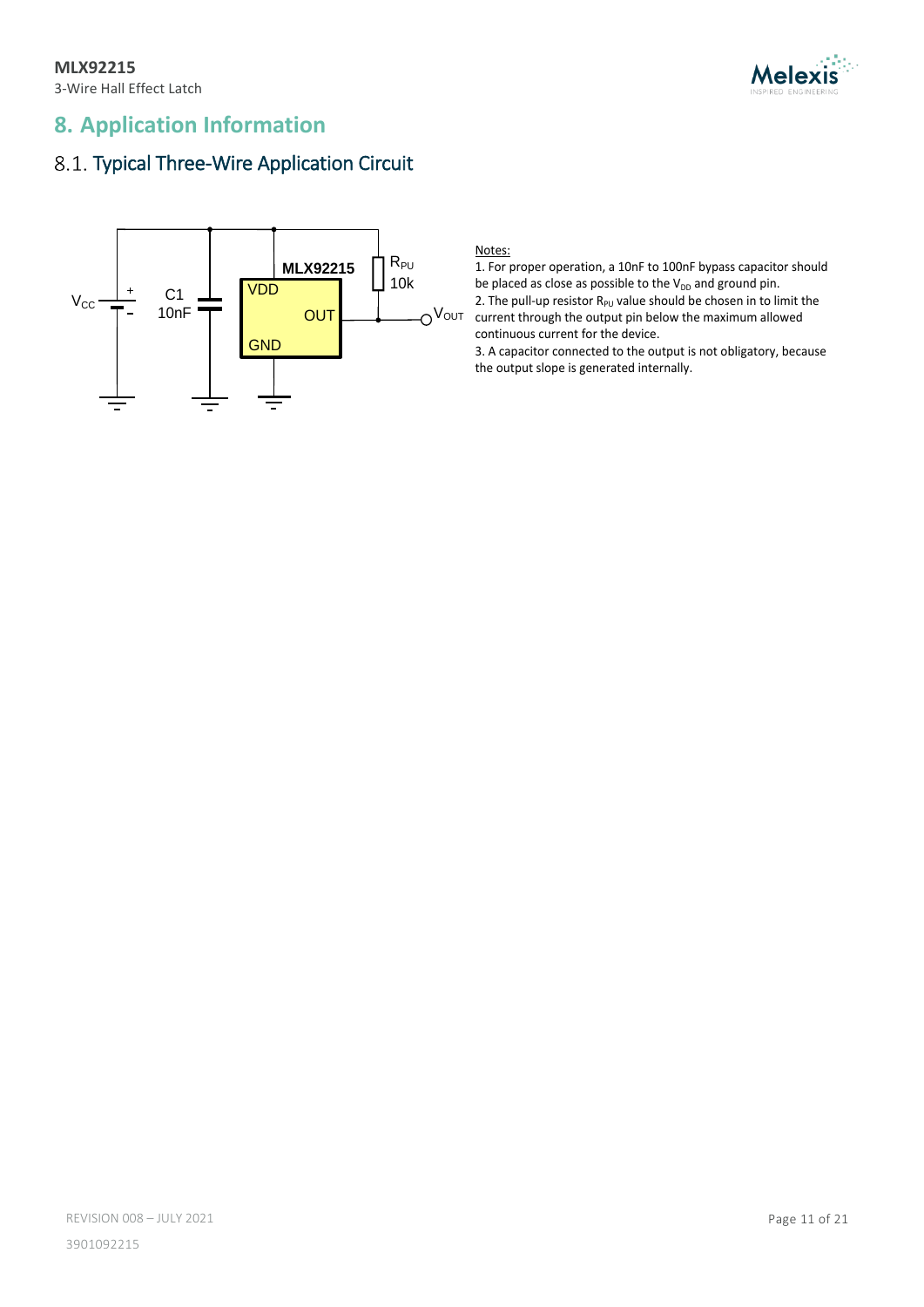

# <span id="page-11-0"></span>**9. Standard information regarding manufacturability of Melexis products with different soldering processes**

Our products are classified and qualified regarding soldering technology, solderability and moisture sensitivity level according to following test methods:

### **Reflow Soldering SMD's (Surface Mount Devices)**

- IPC/JEDEC J-STD-020 Moisture/Reflow Sensitivity Classification for Nonhermetic Solid State Surface Mount Devices (classification reflow profiles according to table 5-2)
- EIA/JEDEC JESD22-A113 Preconditioning of Nonhermetic Surface Mount Devices Prior to Reliability Testing (reflow profiles according to table 2)

### **Wave Soldering SMD's (Surface Mount Devices) and THD's (Through Hole Devices)**

- EN60749-20 Resistance of plastic- encapsulated SMD's to combined effect of moisture and soldering heat
- EIA/JEDEC JESD22-B106 and EN60749-15 Resistance to soldering temperature for through-hole mounted devices

### **Iron Soldering THD's (Through Hole Devices)**

• EN60749-15 Resistance to soldering temperature for through-hole mounted devices

### **Solderability SMD's (Surface Mount Devices) and THD's (Through Hole Devices)**

• EIA/JEDEC JESD22-B102 and EN60749-21 Solderability

For all soldering technologies deviating from above mentioned standard conditions (regarding peak temperature, temperature gradient, temperature profile etc) additional classification and qualification tests have to be agreed upon with Melexis.

The application of Wave Soldering for SMD's is allowed only after consulting Melexis regarding assurance of adhesive strength between device and board.

Melexis is contributing to global environmental conservation by promoting **lead free** solutions. For more information on qualifications of **RoHS** compliant products (RoHS = European directive on the Restriction Of the use of certain Hazardous Substances) please visit the quality page on our website[: http://www.melexis.com/quality.aspx](http://www.melexis.com/quality.aspx)

# <span id="page-11-1"></span>**10. ESD Precautions**

Electronic semiconductor products are sensitive to Electro Static Discharge (ESD). Always observe Electro Static Discharge control procedures whenever handling semiconductor products.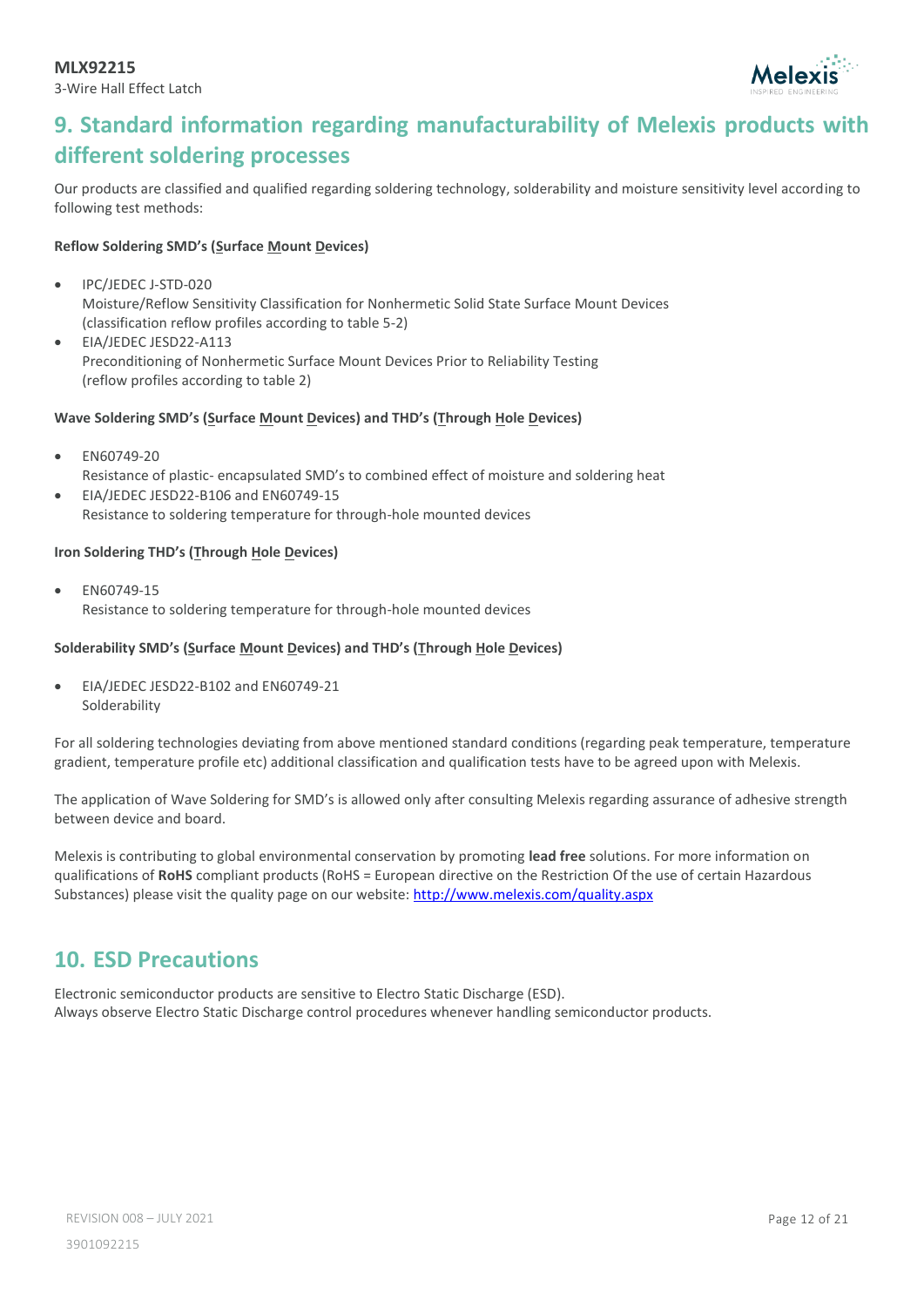**MLX92215** 3-Wire Hall Effect Latch

# <span id="page-12-0"></span>**11. Packages**

# <span id="page-12-1"></span>11.1. TSOT-3L (SE Package)

# 11.1.1. TSOT-3L – Package dimension



| <b>LOMS-KN</b> | MINIMUM     | MAXIMUM |
|----------------|-------------|---------|
| A              |             | 1.00    |
| A1             | 0.025       | 0.10    |
| A2             | 0.85        | 0.90    |
| D              | 2.80        | 3.00    |
| E              | 2.60        | 3.00    |
| E1             | 1.50        | 1.70    |
| $\mathsf{L}$   | 0.30        | 0.50    |
| b              | 0.30        | 0.45    |
| Ċ              | 0.10        | 0.20    |
| e              | 0.95 BSC    |         |
| e 1            | BSC<br>1.90 |         |
| α              | U.          | 8°      |

NOTE:

- 1. ALL DIMENSIONS IN MILLIMETERS (mm) UNLESS OTHERWISE STATED.
- 2. DIMENSION D DOES NOT INCLUDE MOLD FLASH OR PROTRUSIONS OF MAX 0.15 mm PER SIDE.
- 3. DIMENSION E DOES NOT INCLUDE MOLD FLASH OR PROTRUSIONS OF MAX 0.25 mm PER SIDE.
- 4. DIMENSION b DOES NOT INCLUDE DAMBAR PROTRUSION OF MAX 0.07 mm.
- 5. DIMENSION L IS THE LENGTH OF THE TERMINAL FOR SOLDERING TO A SUBTRATE.

6. FORMED LEAD SHALL BE PLANAR WITH RESPECT TO ONE ANOTHER WITH 0.076 mm SEATING PLANE.

# 11.1.2. TSOT-3L – Sensitive spot

SIDE VIEW







 $0.60 \pm 0.03$  mm

\*1 = Valid for AAA,AEA,ACA \*2 = Valid for AFA

**Melexis**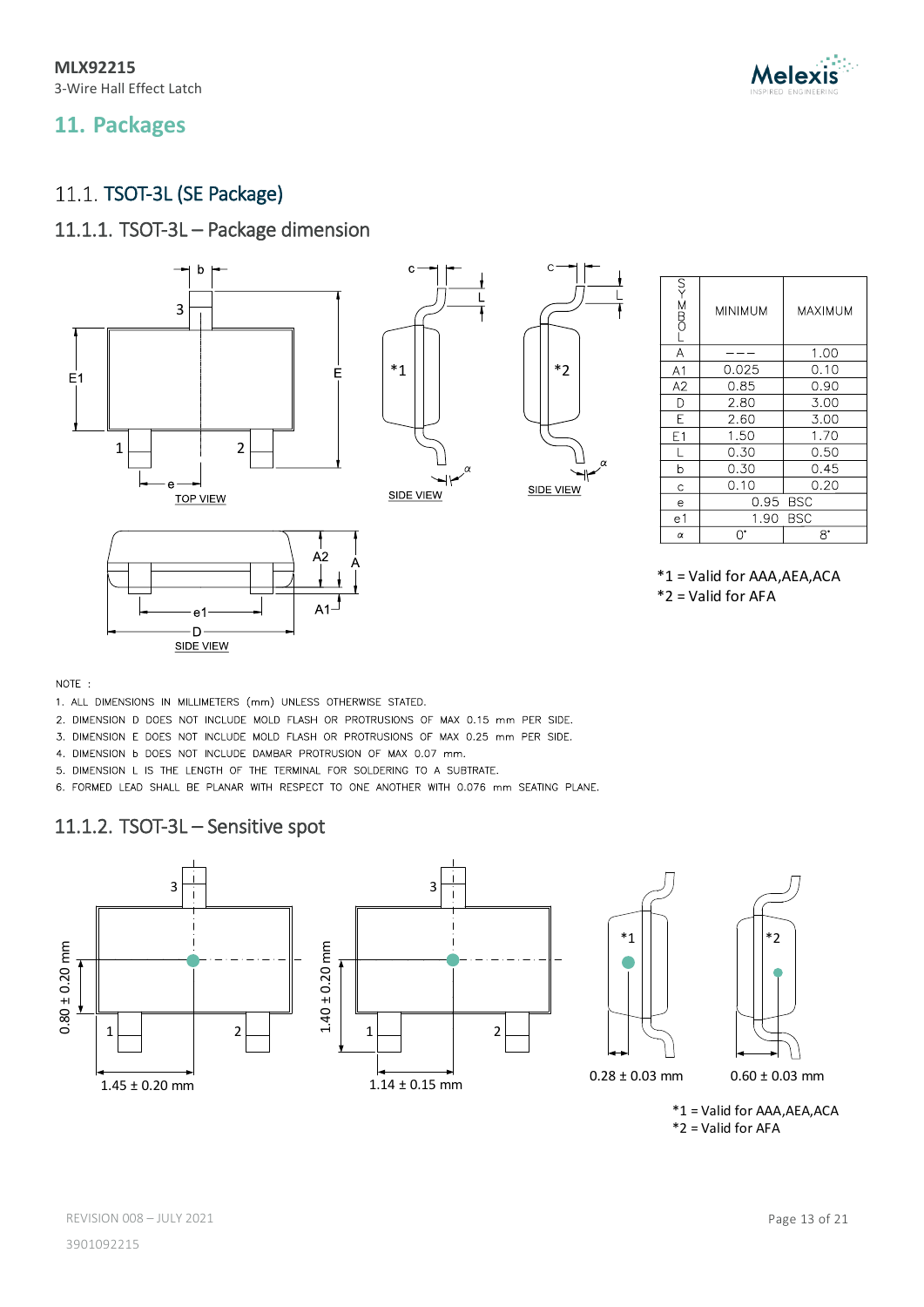

# 11.1.3. TSOT-3L – Package marking / Pin definition



| Pin # | Name | <b>Type</b> | <b>Function</b>       |
|-------|------|-------------|-----------------------|
|       | VDD  | Supply      | Supply Voltage pin    |
| 2     | OUT  | Out         | Open drain output pin |
|       | GND  | Ground      | Ground pin            |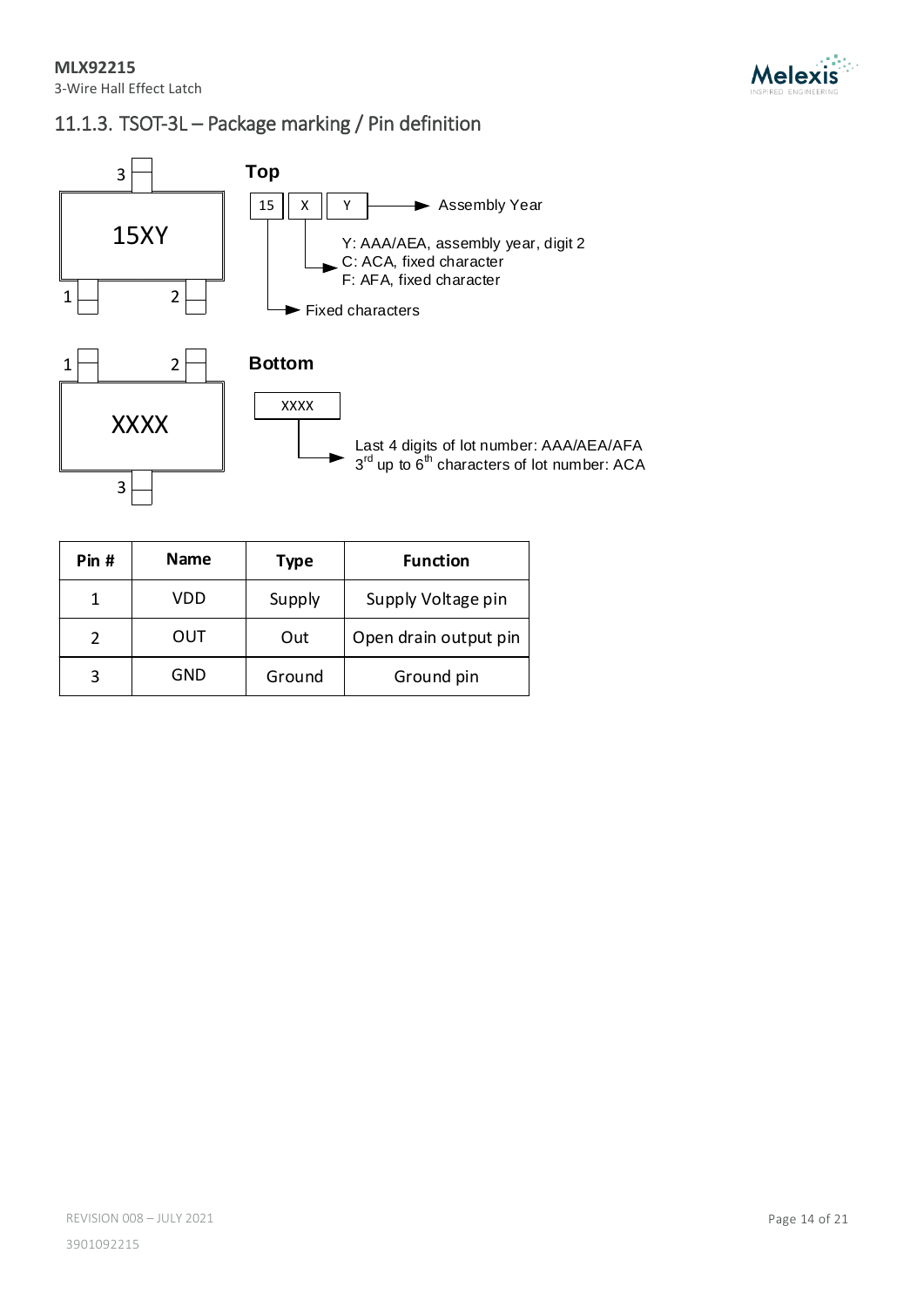

# <span id="page-14-0"></span>11.2. TO92-3L (UA Package)

# 11.2.1. TO92-3L – Package dimension



|                | <b>MINIMUM</b> | MAXIMUM |
|----------------|----------------|---------|
| A              | 2.90           | 3.10    |
| D              | 4.00           | 4.20    |
| E              | 1.40           | 1.60    |
| F              | 0.00           | 0.15    |
| J              | 2.51           | 2.72    |
| Г              | 14.00          | 15.00   |
| L1             | 0.90           | 1.10    |
| S              | 0.63           | 0.84    |
| b <sub>1</sub> | 0.35           | 0.44    |
| b <sub>2</sub> | 0.43           | 0.52    |
| Ċ              | 0.35           | 0.44    |
| е              | 2.51           | 2.57    |
| e <sub>1</sub> | 1.24           | 1.30    |

NOTES :

- 1. DIMENSIONS IN MILLIMETERS (mm) UNLESS NOTED OTHERWISE.
- 2. PACKAGE DIMENSIONS DO NOT INCLUDE MOLD FLASHES AND PROTRUSIONS.
- 3. DIMENSION A AND D DO NOT INCLUDE MOLD GATE AND SIDE FLASH (PROTRUSION) of MAXIMUM 0.127 mm PER SIDE.
- 4. THE LEADS MAY BE SLIGHTLY DEFORMED DURING TRANSPORTATION IF PACKED IN BULK (BAG), AFFECTING e1 DIMENSION. IT IS RECOMMENDED TO ORDER RADIAL TAPE (REEL OR AMMOPACK) IF<br>SUCH DEFORMATION IS CRITICAL FOR THE LEAD FORMING PROCESS,<br>EVEN IF MANUAL LOADING INTO THE TOOL IS FORESEEN.
- 11.2.2. TO92-3L Sensitive spot



REVISION 008 - JULY 2021 **Page 15 of 21**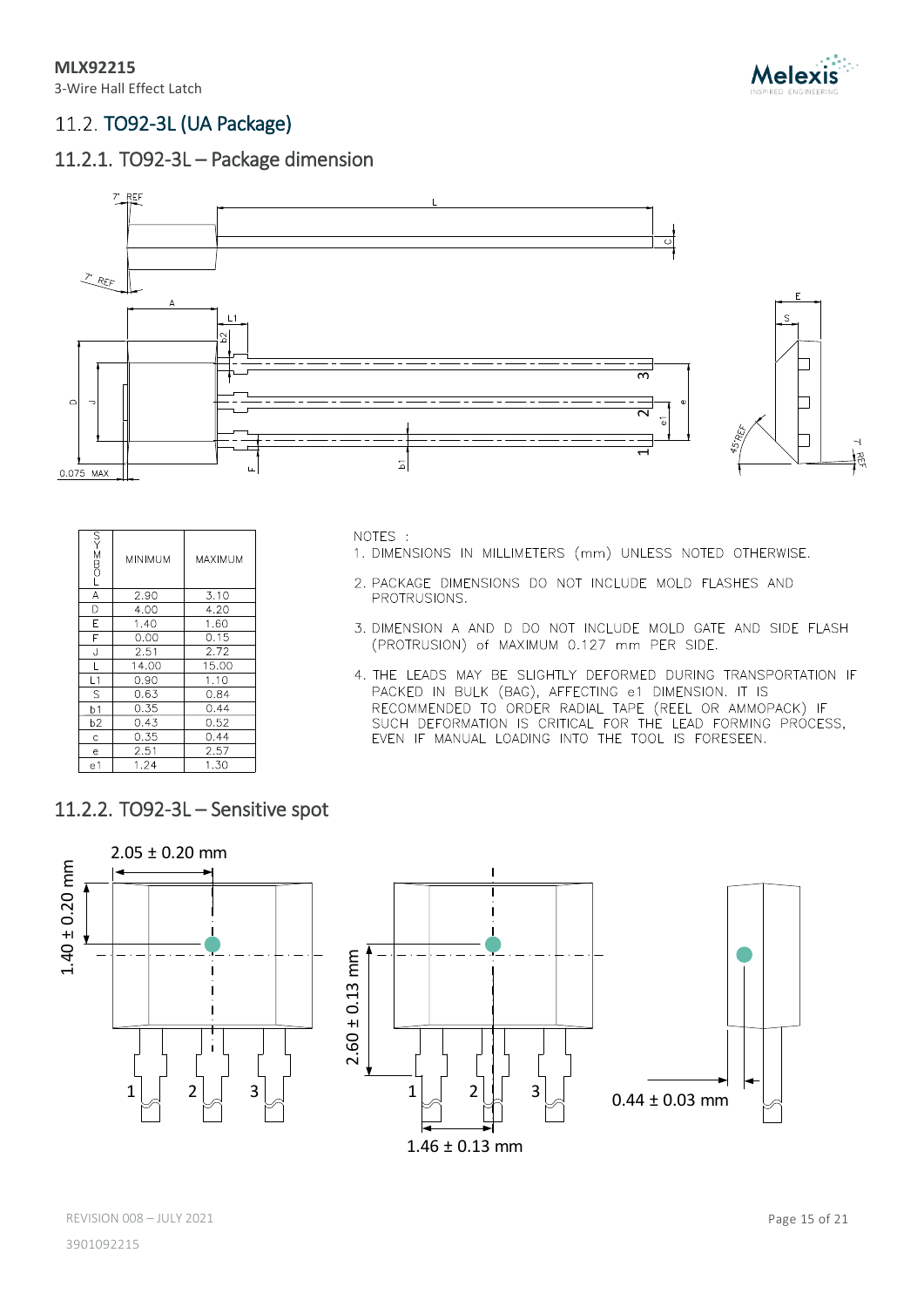

# 11.2.3. TO92-3L – Package marking / Pin definition



| Pin # | Name | Type   | <b>Function</b>       |
|-------|------|--------|-----------------------|
|       | VDD  | Supply | Supply Voltage pin    |
|       | GND  | Ground | Ground pin            |
| 3     | OUT  | Out    | Open drain output pin |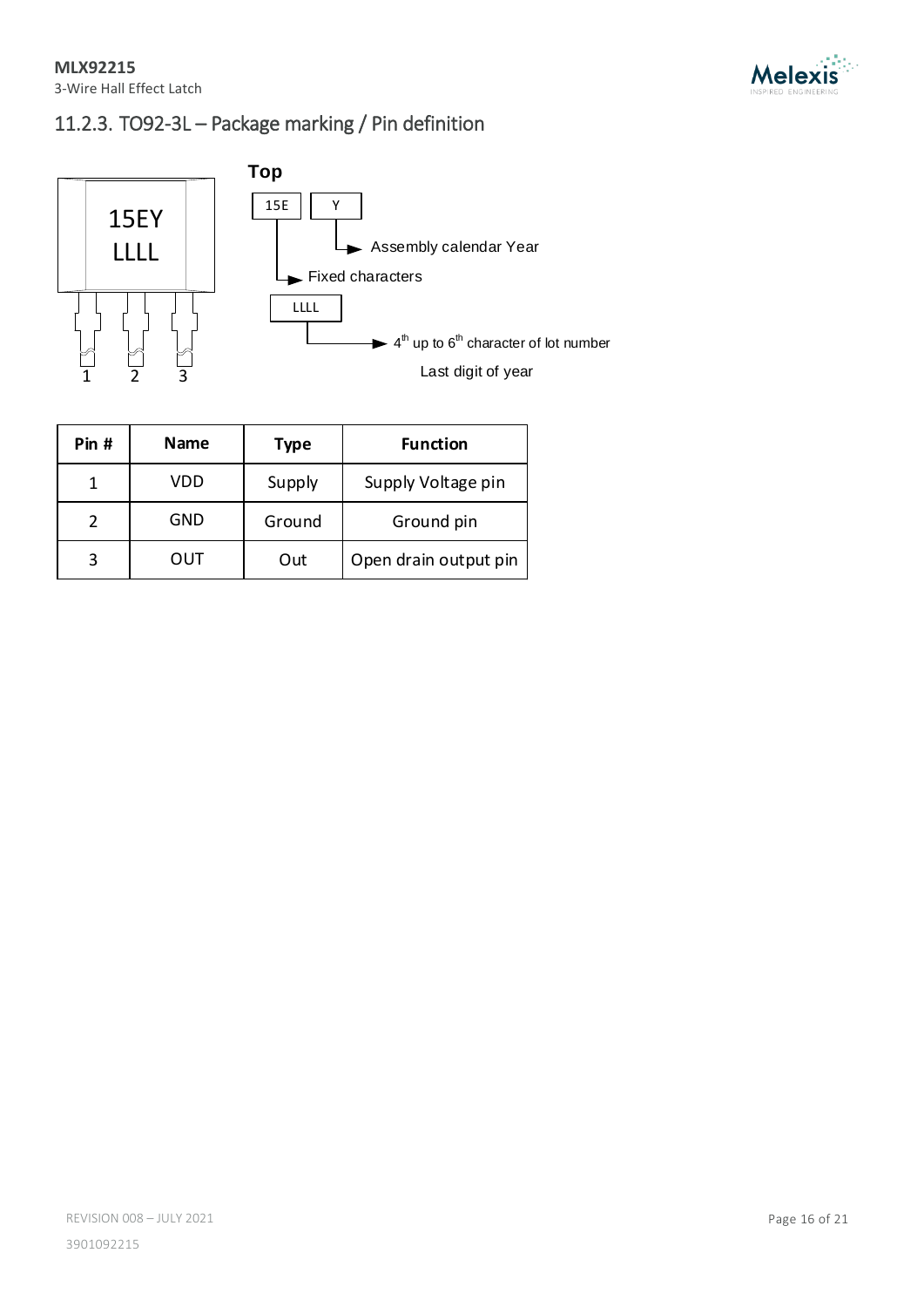

# <span id="page-16-0"></span>11.3. UTQFN (LD Package)

# 11.3.1. UTQFN – Package dimension





| $-$ Om $\geq$  | MINIMUM | MAXIMUM |
|----------------|---------|---------|
| Α              | 0.31    | 0.40    |
| A <sub>1</sub> | 0.00    | 0.05    |
| D              | 1.40    | 1.60    |
| F              | 1.90    | 2.10    |
| P <sub>1</sub> | 0.95    | 1.20    |
| P2             | 0.65    | 0.90    |
| G              | 1.20    | 1.30    |
| L              | 0.22    | 0.43    |
| Κ              | 0.20    |         |
| b              | 0.18    | 0.30    |
| е              | 0.50    | BSC     |



NOTE :

1. ALL DIMENSIONS IN MILLIMETERS (mm).

2. TERMINAL #1 IDENTIFIER AND TERMINAL NUMBERING CONVENTION SHALL CONFORM JEDEC PUBLICATION 95 SPP-002. DETAILS OF TERMINAL #1 IDENTIFIER ARE OPTIONAL, BUT MUST BE LOCATED WITHIN THE ZONE IDENTICATED. THE TERMINAL #1 IDENTIFIER MAY BE MARKED FEATURE.<br>3. EXPOSED TIE BAR SHOULD BE KEPT FREE FROM SOLDER.

## 11.3.2. UTQFN – Sensitive spot





### Notes:

1. Terminals and exposed pad are for illustration only.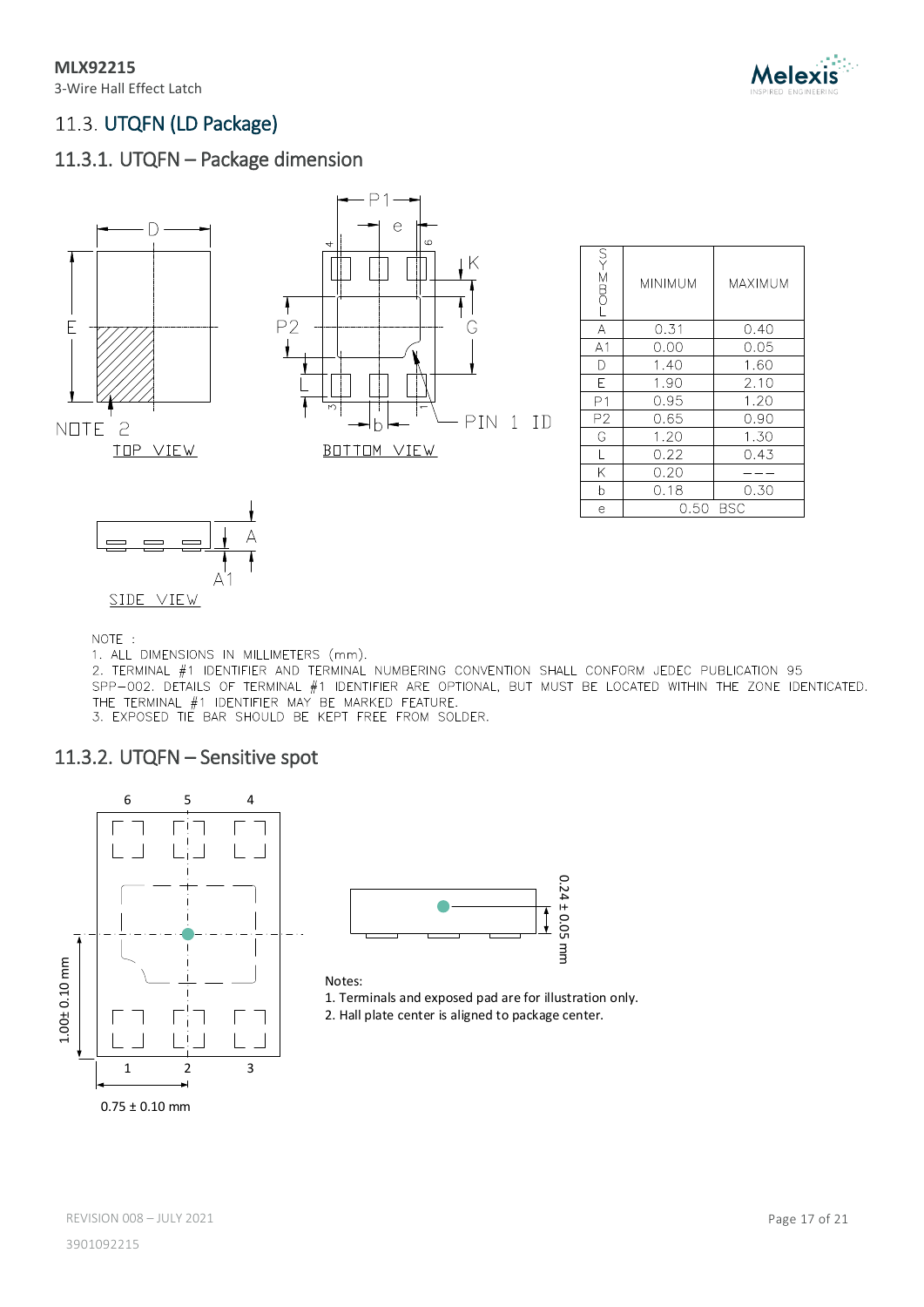

# 11.3.3. UTQFN – Package marking / Pin definition



| Pin # | <b>Name</b> | <b>Type</b> | <b>Function</b>       |
|-------|-------------|-------------|-----------------------|
| 1     | VDD         | Supply      | Supply Voltage pin    |
| 2,6   | N.C.        |             | Not connected         |
| 3,4   | GND         | Ground      | Ground pin            |
| 5     | OUT         | Output      | Open drain output pin |
| 7     | Thermal     | Thermal pad | Exposed thermal pad   |

*The exposed pad can be soldered to the PCB to improve thermal dissipation. Can be connected to the ground potential.*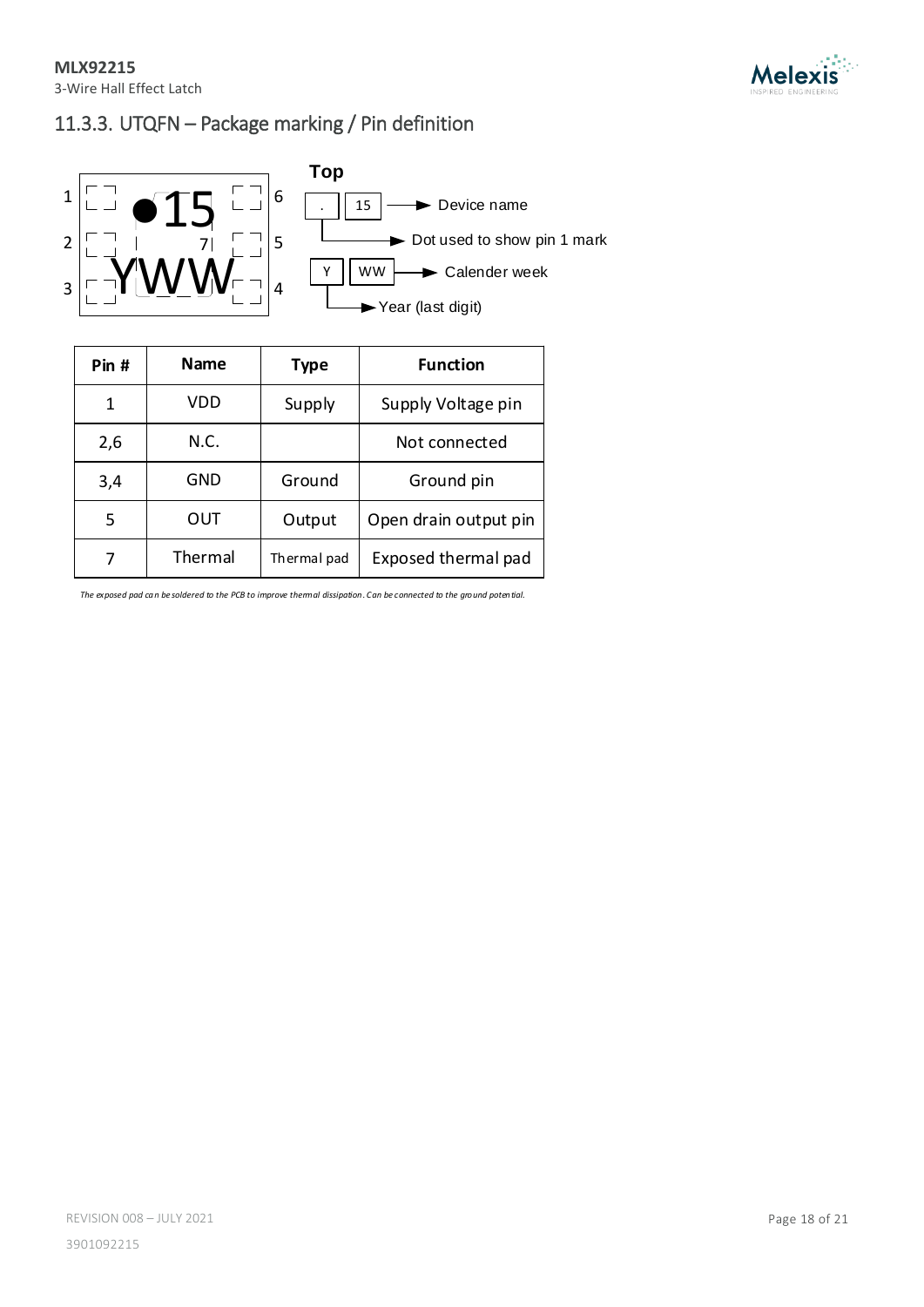3-Wire Hall Effect Latch



# <span id="page-18-0"></span>11.4. SOT-3L (ST Package)

# 11.4.1. SOT-3L – Package dimension





|  |                 |  | A2     |  |
|--|-----------------|--|--------|--|
|  |                 |  | $A1-1$ |  |
|  | е.<br>SIDE VIEW |  |        |  |

| LOMZ-KN         | MINIMUM            | MAXIMUM   |
|-----------------|--------------------|-----------|
| $\overline{A}$  | 0.89               | 1.09      |
| A1              | 0.02               | 0.08      |
| A2              | 0.88               | 1.00      |
| A3              | 0.41               | 0.67      |
| $A\overline{A}$ | 0.13               | 0.38      |
| D               | 2.80               | 3.00      |
| E               | 2.10               | 2.50      |
| E1              | 1.19               | 1.39      |
| L               | 0.40               | 0.55      |
| L1              | 0.54 REF           |           |
| b               | 0.38               | 0.50      |
| C               | 0.14               | 0.16      |
| е               | 0.95 BSC           |           |
| e1              | <b>BSC</b><br>1.90 |           |
| α               | U.                 | $5^\circ$ |

### NOTE:

- 1. ALL DIMENSIONS IN MILLIMETERS (mm) UNLESS OTHERWISE STATED.
- 2. DIMENSION D DOES NOT INCLUDE MOLD FLASH OR PROTRUSIONS OF MAX 0.152 mm PER SIDE.
- 3. DIMENSION E DOES NOT INCLUDE MOLD FLASH OR PROTRUSIONS OF MAX 0.152 mm PER SIDE.
- 4. DIMENSION b DOES NOT INCLUDE DAMBAR PROTRUSION OF MAX 0.07 mm.
- 5. DIMENSION L IS THE LENGTH OF THE TERMINAL FOR SOLDERING TO A SUBSTRATE.
- 6. FORMED LEAD SHALL BE PLANAR WITH RESPECT TO ONE ANOTHER WITH 0.076 mm SEATING PLANE.

## 11.4.2. SOT-3L – Sensitive spot

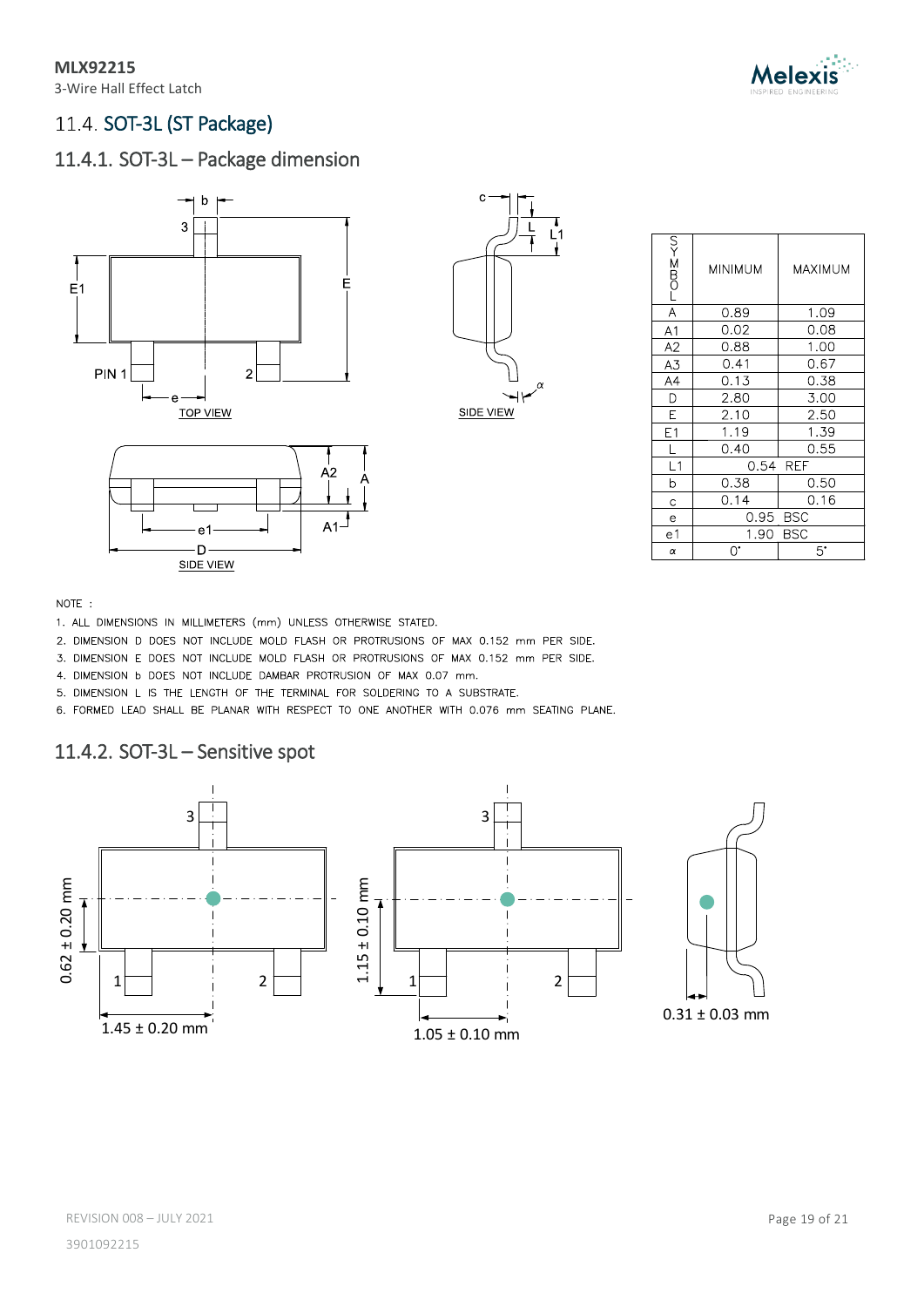



# 11.4.3. SOT-3L – Package marking / Pin definition



| Pin # | Name | <b>Type</b> | <b>Function</b>       |
|-------|------|-------------|-----------------------|
|       | VDD  | Supply      | Supply Voltage pin    |
|       | OUT  | Output      | Open drain output pin |
|       | GND  | Ground      | Ground pin            |